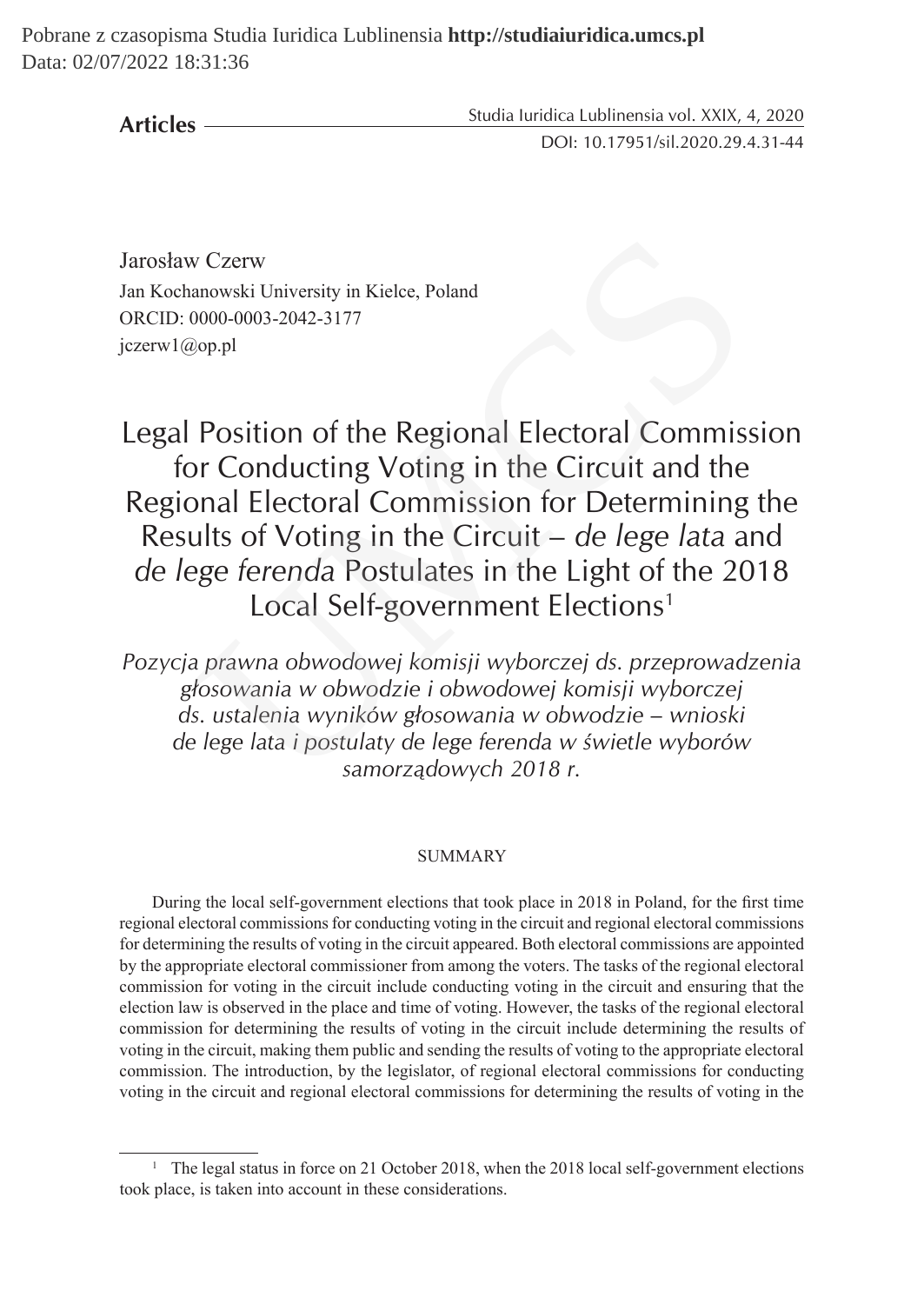32 Jarosław Czerw

circuit should be assessed positively. However, the legal position of both committees certainly requires changes to be made by the legislator.

**Keywords:** elections; local elections; regional electoral commissions for conducting voting in the circuit; regional electoral commissions for determining the results of voting in the circuit

Local self-government units in Poland (communes, poviats and self-government voivodeships) operate through constitutive bodies (commune councils, poviat councils, voivodeship councils) and executive bodies (village mayors<sup>2</sup>, poviat boards and voivodeship boards). As stated in Article 169 (1) of the Constitution of the Republic of Poland of 2 April 19973 local self-government units perform their tasks through constitutive and executive bodies. Thus, the constitutional legislator decides that the dominant form of management of local self-government units is their management by the residents in an indirect and representative way – through decision-making bodies and executive bodies<sup>4</sup>. The Constitution of the Republic of Poland does not contain detailed regulations regarding constitutive and executive organs of local self-government units – the constitutional legislator left these matters to be regulated by the ordinary legislator, which does so in the Act of 8 March 1990 on Municipal Self-Government<sup>5</sup>, the Act of 5 June 1998 on District Self-Government<sup>6</sup> and the Act of 5 June 1998 on Voivodeship Self-Government<sup>7</sup>. However, the constitutional legislator decided, at least in part, on issues regarding the election rules for local self-government bodies. With regard to constitutive bodies, the constitutional legislator clearly states that elections to them shall be universal, equal, direct and shall be conducted by secret ballot (Article 169 (2) first sentence of the Constitution of the Republic of Poland), while authorizing the ordinary legislator to determine the rules and procedure for submitting candidates and conducting elections and the conditions for the validity of elections (Article 169 (2) second sentence of the Constitution of the Republic of Poland). As B. Banaszak rightly emphasizes, "The Constitution provides in Article 169 (2) only one way of creating constitutive ords. cectors, ocal centerions, regional centerions of visital centerions of change original electoral commissions for determining the results of voting in the circuit<br>Il self-government units in Poland (communes, poviats

<sup>&</sup>lt;sup>2</sup> Whenever the village mayor is mentioned in further considerations, it should also be understood as the mayor and the president of a city.

<sup>&</sup>lt;sup>3</sup> Journal of Laws 1997, No. 78, item 483 as amended, hereinafter: the Constitution of the Republic of Poland. English translation of the Constitution at: www.sejm.gov.pl/prawo/konst/angielski/ kon1.htm [access: 5.09.2020].

<sup>4</sup> See J. Korczak, *Partycypacja społeczna jako przedmiot regulacji statutu jednostek samorządu terytorialnego*, [in:] *Partycypacja społeczna wsamorządzie terytorialnym*, ed. B. Dolnicki, LEX/el. 2014.

<sup>&</sup>lt;sup>5</sup> Consolidated text Journal of Laws 2018, item 994 as amended.

<sup>6</sup> Consolidated text Journal of Laws 2018, item 995 as amended.

<sup>7</sup> Consolidated text Journal of Laws 2018, item 913 as amended. For more on the subject of local self-government in Poland, see M. Augustyniak, *Samorząd terytorialny*, [in:] *Prawo administracyjne*, eds. M. Zdyb, J. Stelmasiak, Warszawa 2020, pp. 435–556.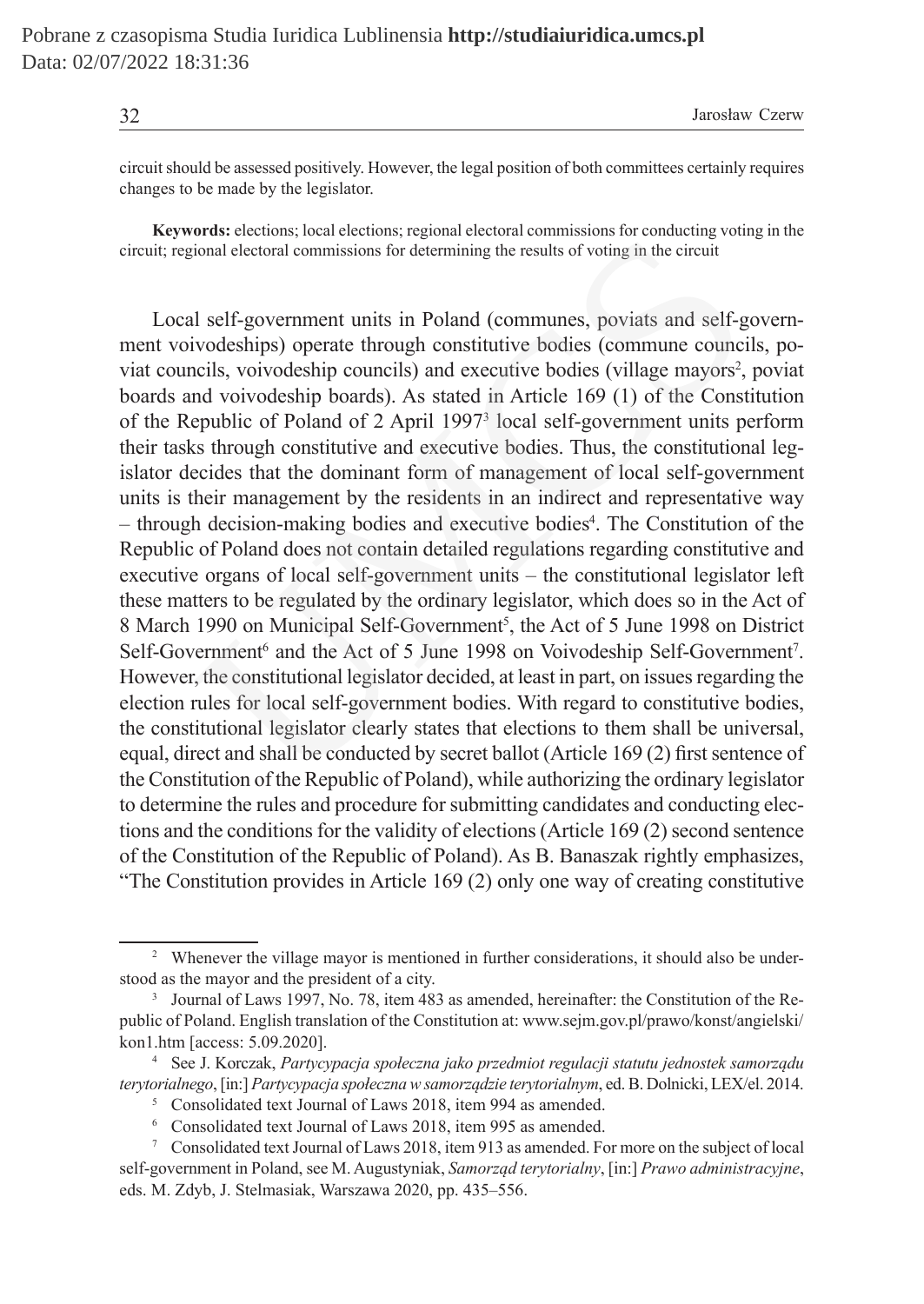bodies – universal elections in a given territorial division unit"<sup>8</sup>. However, with regard to executive bodies, the constitutional legislator empowers the ordinary legislator to determine the rules and procedure for elections and to dismiss executive bodies (Article 169 (3) of the Constitution of the Republic of Poland) – the constitutional legislator left that decision to the ordinary legislator<sup>9</sup>. Hence, councilors who are part of the decision-making bodies of individual levels of local self-government are elected directly by the residents. Similarly, it is in the case of village mayors (executive bodies of communes), who are also elected directly by the residents. On the other hand, executive bodies of poviats (poviat boards) and executive bodies of self-government voivodeships (voivodeship boards) are selected by constitutive bodies – respectively by poviat councils and voivodeship councils. Elections to constitutive bodies are universal, equal, direct and are held in secret ballot (Article 369 of the Act of 5 January  $2011$  – Electoral Code<sup>10</sup>). Similarly, the elections of a village mayor are universal, equal, direct and are held in secret ballot (Article 471 of the Electoral Code). 169 (3) of the Constitution of the Republic of Poland) – the constit<br>left that decision to the ordinary legislator<sup>9</sup>. Hence, councilors who a<br>tision-making bodies of individual levels of local self-government are<br>by the

Elections under the supervision of the National Electoral Commission and electoral commissioners are conducted by:

- − elections to commune councils: commune electoral commissions and regional electoral commissions (Article 413 of the Electoral Code),
- − elections to poviat councils: poviat electoral commissions and regional electoral commissions (Article 451 of the Electoral Code),
- − elections to voivodeship assemblies: voivodeship electoral commissions, poviat electoral commissions and regional electoral commissions (Article 460 of the Electoral Code)<sup>11</sup>.

The elections of village mayors under the supervision of the National Electoral Commission and electoral commissioners are carried out by committees appointed to conduct elections to commune councils: commune electoral commissions and regional electoral commissions (Article 475  $\S$ ) and 2 of the Electoral Code)<sup>12</sup>.

The local elections (elections to constitutive bodies and of village mayors) that took place in Poland in 2018 were the first elections in which the provisions of the Act of 11 January 2018 amending certain acts introduced to Polish electoral law functioned for the first time in order to increase the participation of citizens in the

<sup>8</sup> B. Banaszak, *Prawo konstytucyjne*, Warszawa 2015, p. 602.

<sup>9</sup> See also J. Czerw, *Zasady wyboru wójta – stan aktualny i zgłaszane propozycje zmian*, [in:] *Samorządy w procesie decentralizacji władzy publicznej*, eds. M. Chrzanowski, J. Sobczak, Lublin 2017, pp. 81–92.

<sup>&</sup>lt;sup>10</sup> Consolidated text Journal of Laws 2018, item 754 as amended, hereinafter: the Electoral Code.

<sup>11</sup> See also A. Wierzbica, *Referendum i wybory oraz zarządzenia i uchwały jednostek samorządu terytorialnego*, LexisNexis 2014.

<sup>12</sup> See also P. Ruczkowski, *Komentarz do art. 181a Kodeksu wyborczego*, [in:] M. Augustyniak, L. Bielecki, P. Ruczkowski, *Wybory samorządowe. Komentarz*, WKP 2018, LEX/el.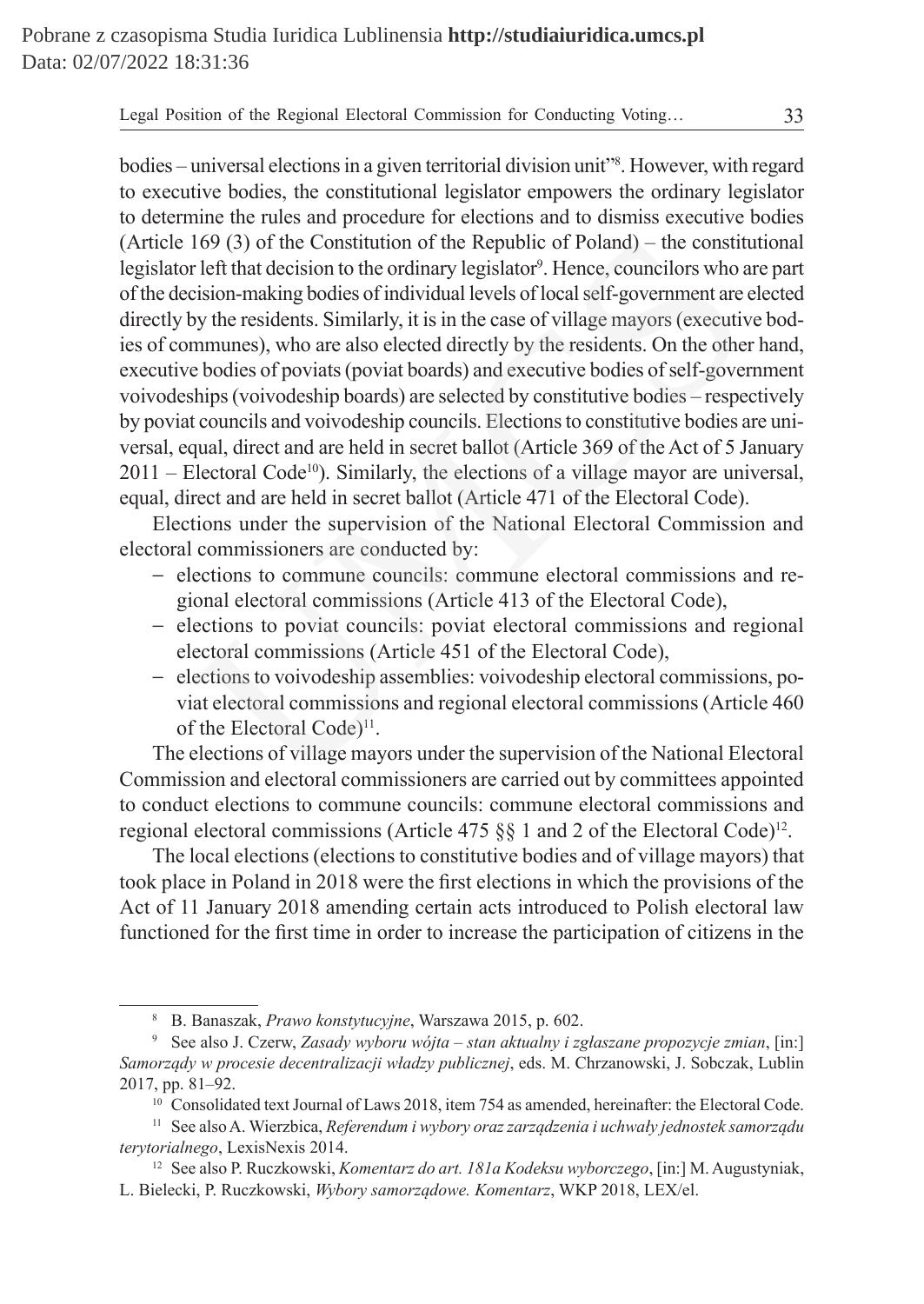process of electing, operating and controlling certain public bodies13 (Article 5 (74) of the Act) regional electoral commission for conducting voting in the circuit and regional electoral commission for determining the results of voting in the circuit.

Regional electoral commission for conducting voting in the circuit and regional electoral commission for determining the results of voting in the circuit replaced the functioning in previous local elections regional electoral commissions, whose tasks included: 1) conducting voting in the circuit; 2) ensuring, on election day, that the electoral law is observed at the place and time of voting; 3) determining the results of voting in the circuit and making them public; 4) sending the results of voting to the appropriate electoral commission $14$ .

As stated in the explanatory memorandum to the deputies' draft Act on amending certain acts to increase the participation of citizens in the process of electing, operating and controlling certain public bodies<sup>15</sup>, as a result of this change, there was a "Separation of regional electoral commission for conducting voting in the circuit and regional electoral commission for determining the results of voting in the circuit from the regional electoral commissions"16. Thus, as a result of the introduced change, two types of regional electoral commissions were created: regional electoral commission for conducting voting in the circuit and regional electoral commission for determining the results of voting in the circuit. As an argument for introducing this change (as well as other changes in the provisions of the Electoral Code) in the justification to the draft Act of 11 January 2018, it was indicated, i.a., that: onal electoral commission for conducting voting in the circuit and re<br>commission for determining the results of voting in the circuit re<br>cioning in previous local elections regional electoral commissions,<br>luluded: 1) cond

The proposed changes in the scope of the Act – the Electoral Code boil down to ensuring adequate transparency, civic control over the electoral process and bodies obliged to prepare and conduct elections. The applicants intend to eliminate, or at least significantly reduce, potential abuses and irregularities. Combating such abuse is a concern for democracy and civil liberties, not a denial of these values $17$ .

Regional electoral commissions (both regional electoral commission for conducting voting in the circuit and regional electoral commission for determining the results of voting in the circuit) shall appoint from among the voters, at least 21 days

<sup>&</sup>lt;sup>13</sup> Act of 11 January 2018 on amending certain acts to increase the participation of citizens in the process of electing, operating and controlling certain public bodies (Journal of Laws 2018, item 130), hereinafter: the Act of 11 January 2018.

<sup>&</sup>lt;sup>14</sup> Article 185 of the Act of 5 January 2011 – Electoral Code (consolidated text Journal of Laws 2017, item 15 as amended) in the version applicable until 30 January 2018.

<sup>&</sup>lt;sup>15</sup> The Sejm of the Republic of Poland of the  $8<sup>th</sup>$  term, print no. 2001, www.sejm.gov.pl/Sejm8. nsf/PrzebiegProc.xsp?nr=2001 [access: 24.08.2019], hereinafter: justification to the draft act of 11 January 2018.

<sup>16</sup> *Ibidem*.

<sup>17</sup> *Ibidem*.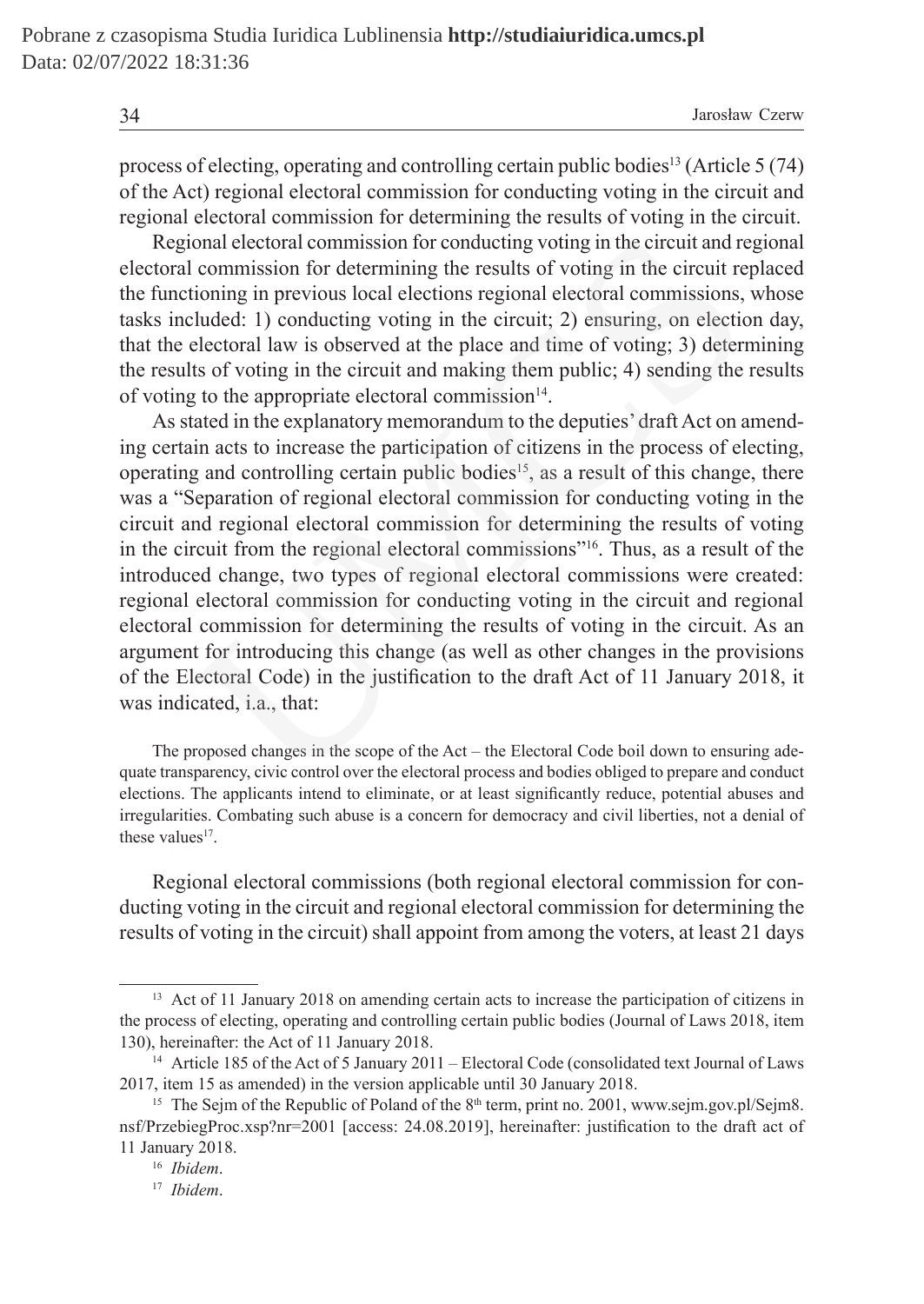before the election day, the competent electoral commissioner (Article 182 § 1 of the Electoral Code). It is worth mentioning that in the previous legal status regional electoral commissions were appointed by commune electoral commissions<sup>18</sup>.

The regional electoral commission consists of nine persons from among the candidates proposed by electoral proxies or persons authorized by them (Article 182 § 2 of the Electoral Code). The legislator does not provide for any requirements for candidates for committee members as to substantive preparation for work in committee. As a result, the committee often consists of random persons who do not have any preparation or experience working in the election commission. This state of affairs may result in abuses or irregularities in the work of individual committees. This problem is also noted by J. Zbieranek, who states that: regional electoral commission consists of nine persons from amo<br>es proposed by electoral proxies or persons authorized by them (<br>of the Electoral Code). The legislator does not provide for any require<br>iddates for committee

The law does not require candidates to be prepared in advance, in particular regarding knowledge of electoral law. The lack of attention of the legislator to ensuring an appropriate substantive and ethical level of the members of these committees, having a significant impact on the efficient and lawful conduct of elections, draws attention<sup>19</sup>.

Preparations of election commission members for work in the commission also do not provide very general and superficial training for members of regional electoral commissions conducted before election by election officials.

In each nine-member regional electoral commission, the election commissioner appoints:

- 1) at least six members one person nominated by each of the electoral representatives representing election committees formed by political parties or coalitions of political parties, from lists of which in the last elections respectively: councilors elected to the voivodeship council, except that candidates may only be submitted within the voivodeship in which the election committee introduced councilors to the voivodeship council in the last elections, or deputies elected to the Sejm; if the number of such election committees is less than six, the right to appoint an additional person has the representatives of the election committees referred to in item 2,
- 2) one person nominated by each of the electoral representatives representing the remaining electoral committees (Article 182 § 2 of the Electoral Code).

Therefore, candidates for members of regional electoral commissions may only be nominated by election committees. This right does not apply (as it was in the previous legal status) to the village mayor – he or she does not currently have

<sup>&</sup>lt;sup>18</sup> Article 182 § 1 (2) of the Act of 5 January 2011 – Electoral Code (consolidated text Journal of Laws 2017, item 15 as amended) in the version applicable until 30 January 2018.

<sup>19</sup> J. Zbieranek, *Komentarz do art. 181a Kodeksu wyborczego*, [in:] K.W. Czaplicki, B. Dauter, S.J. Jaworski, A. Kisielewicz, F. Rymarz, J. Zbieranek, *Kodeks wyborczy. Komentarz*, WKP 2018, LEX/el.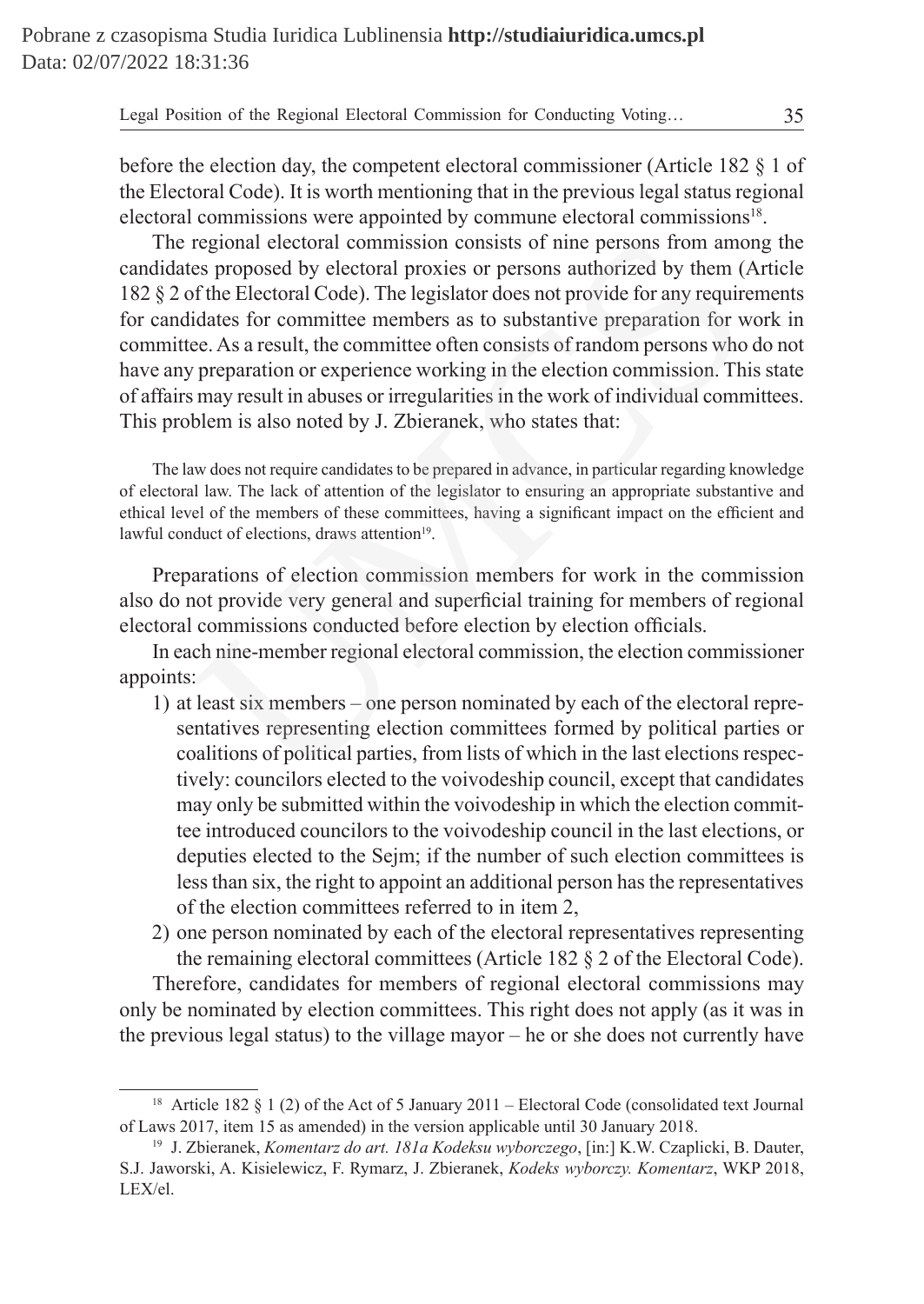the right to appoint to the regional electoral commissions any persons from among the commune or the commune organizational units self-government employees. Although the participation of these members in the work of electoral commissions significantly influenced the improvement of the quality of work of individual committees, the solution adopted by the legislator should be assessed positively. The members of regional electoral commissions indicated by village mayors, due to their substantive preparation and experience, very often took on the functions of chairperson or their deputies. Thus, they obtained a large impact on the work of individual committees, which, in connection with the fact that the village mayor and the candidates for councilors for local self-government elections, often raised many doubts (at least of an ethical nature).

The composition of the electoral commission determined by the legislator is a clear preference for large electoral committees – electoral committees formed by political parties or coalitions of political parties from lists of which in the last elections were elected respectively: councilors to the voivodeship council or elected deputies to the Sejm. As stated by the National Electoral Commission in its Resolution of 13 August 2018 on regarding the manner of proposing candidates for members of regional electoral commissions for conducting voting in the circuit and regional electoral commissions for determining the results of voting in the circuit, the application form and the rules for appointing these committees, including the draw procedure, in elections to commune councils, poviat councils, voivodeship councils and district councils of the Capital City of Warsaw and in the elections of village mayors, mayors and city presidents<sup>20</sup>, it does not matter whether the name of the election committee is the same or whether the name of the party has changed, provided that the party is entered under the same number in the register of political parties. In the case of a coalition election committee of a coalition of political parties, the preference applies to that committee which, in the last elections to the voivodeship council, created in the same composition of the coalition a coalition election committee that obtained a mandate or mandates in a given voivodeship or in the last election to the Sejm formed in the same coalition a coalition electoral committee that has obtained a mandate or mandates. It does not matter whether the name of the coalition election committee is the same  $(\xi 5$  item 1 points 1 and 2 of the NEC Resolution of 13 August 2018 on regarding the manner of proposing candidates for members of regional electoral commissions). multy influenced the improvement of the quality of work of individua<br>the solution adopted by the legislator should be assessed positivel<br>sof regional electoral commissions indicated by village mayors,<br>stantive repearation

Candidates of election committees formed by political parties or coalitions of political parties from lists of which in the last elections were elected respectively:

<sup>&</sup>lt;sup>20</sup> https://pkw.gov.pl/pliki/1534229451\_uchwala\_w\_sprawie\_powolowania\_obwodowych obwodowych komycji wyborczych.pdf [access: 31.09.2019], hereinafter: the NEC resolution of 13 August 2018 on regarding the manner of proposing candidates for members of regional electoral commissions.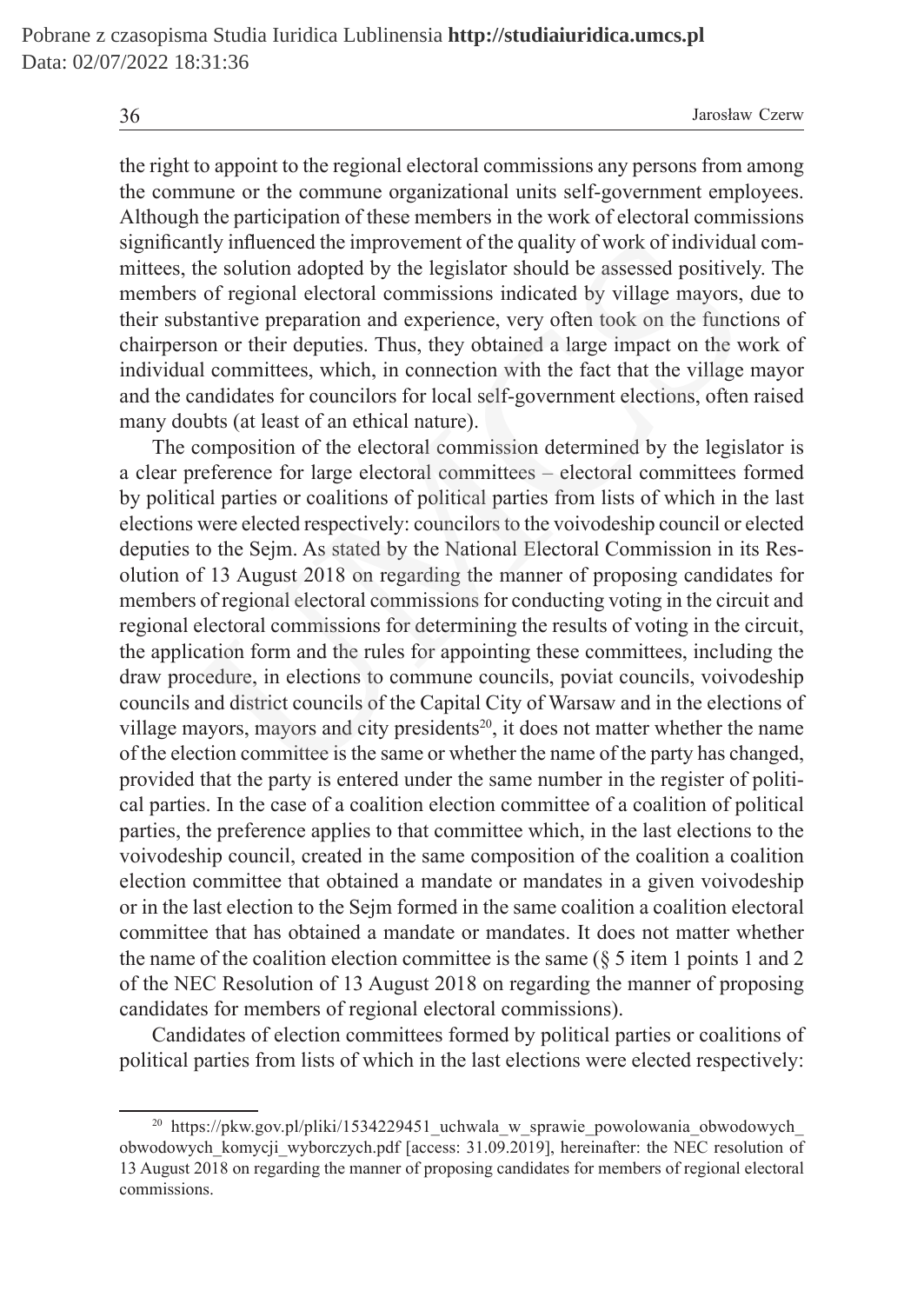councilors to the voivodeship council or elected deputies to the Sejm by virtue of law become members of the regional electoral commissions. Only if the number of such electoral committees is less than six, the right to appoint an additional person has the proxies of other election committees. Generally, however, only three seats in the regional electoral commission are vested in the remaining election committees. Usually, there are more than three other election committees proposing candidates to the regional committees, hence the most frequently members of the regional electoral commissions from the other committees are selected by lot drawn by the competent electoral commissioner (in accordance with Article 182 §§ 7 and 8 of the Electoral Code). The composition of the regional electoral commissions defined in such a way discriminates against small, non-party, local electoral committees – voter electoral committees and electoral committees of organizations whose candidates very often successfully apply for the mandates of village mayors and commune councilors (city councils, town councils) and poviat councilors. Therefore, this regulation should be assessed negatively. This matter is also similarly spoken out on by A. Rakowska-Trela who states that: roxies of other election committees. Generally, however, only three snal electoral commission are vested in the remaining election comm<br>there are more than three other election committees proposing cannoul<br>gional commissio

This solution causes […] unjustified inequality of election committees competing in elections in the field of co-forming the lowest electoral bodies, and also calls into question the right to propose candidates for regional electoral commissions by parties which, for example, achieved a high electoral result in the last election, participating in the coalition, have now decided to list candidates individually or *vice versa*. It should also be pointed out that the right to propose candidates for members of regional electoral commissions is not a right where there is any justification for the application of the entities to which they are entitled, the principles of equality in proportionate (and thus corresponding to the strength of individual committees) $2<sup>1</sup>$ .

A candidate for the composition of a regional electoral commission may be a person with the right to vote, i.e. a person who:

- 1) is a Polish citizen,
- 2) at the latest on the date of application is 18 years old,
- 3) is not deprived of public rights by a final court decision,
- 4) is not deprived of electoral rights by a final decision of the State Tribunal,
- 5) is not incapacitated by a final court decision (§ 4 item 1 of the NEC Resolution of 13 August 2018 on regarding the manner of proposing candidates for members of regional electoral commissions).

A candidate for the composition of the regional electoral commission may also be a European Union citizen who is not a Polish citizen who:

1) at the latest on the date of application is 18 years old,

<sup>21</sup> A. Rakowska-Trela, *Komentarz do art. 182 Kodeksu wyborczego*, [in:] A. Rakowska-Trela, K. Składowski, *Kodeks wyborczy. Komentarz do zmian 2018*, WKP 2018, LEX/el.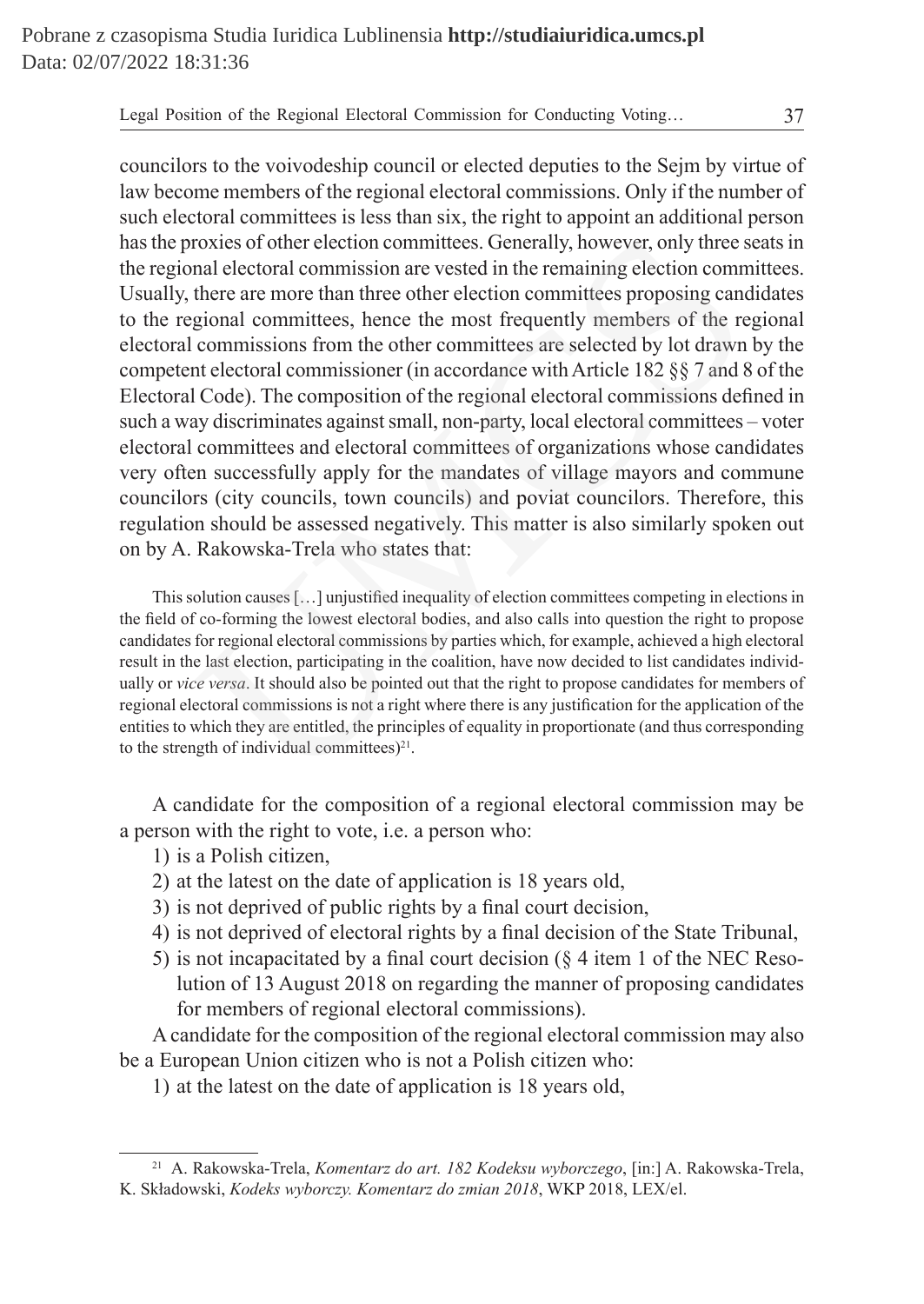| 38 | Jarosław Czerw |
|----|----------------|
|----|----------------|

2) is not deprived of the right to elect in the Member State of the European Union of which he or she is a citizen (§ 4 item 2 of the NEC Resolution of 13 August 2018 on regarding the manner of proposing candidates for members of regional electoral commissions).

However, it should be emphasized that only a person who permanently resides in a voivodeship in which he or she is reported to the regional electoral commission and is entered in the permanent register of voters of one of the municipalities in that voivodeship can be a candidate for the composition of the commission ( $\zeta$  4 item 3 of the NEC Resolution of 13 August 2018 on regarding the manner of proposing candidates for members of regional electoral commissions). embers of regional electoral commissions).<br>
ever, it should be emphasized that only a person who permanently<br>
odeship in which he or she is reported to the regional electoral comm<br>
odeship in which he or she is reported to

According to § 4 item 4 of NEC Resolution of 13 August 2018 on regarding the manner of proposing candidates for members of regional electoral commissions, the candidate for the composition of the commission cannot be:

- 1) a candidate in the elections,
- 2) electoral commissioner,
- 3) electoral representative of the election committee,
- 4) financial representative of the election committee,
- 5) electoral officer,
- 6) a person of trust,
- 7) social election observer,
- 8) a person who for the candidate is: spouse, ascendant, descendant, siblings, descendant or adopted spouse, person in adoption relationship,
- 9) proxy for voting referred to in Article 55 of the Electoral Code, in the commission competent for the voting circuit of the person granting the power of attorney to vote on its behalf.

Persons of trust and social election observers may participate in the work of regional electoral commissions (Articles 103a and 103c of the Electoral Code).

A person of trust in the regional electoral commission may be appointed by an electoral representative or a person authorized by him or her. However, if the election committee has not registered the candidates or lists of candidates in all regions, persons of trust representing this committee can only be appointed to the regional electoral commissions in the region in which the committee has registered the candidate or the list of candidates (Article 103a § 1 of the Electoral Code). The person of trust has the right to:

- 1) be present during all activities of the commission to which he or she has been appointed,
- 2) be present at the polling station when preparing for voting, voting, determining the results of voting and preparing the minutes,
- 3) add comments to the minutes, specifying specific allegations,
- 4) be present when transporting and forwarding the report to the appropriate higher-level electoral commission (Article 103b § 1 of the Electoral Code).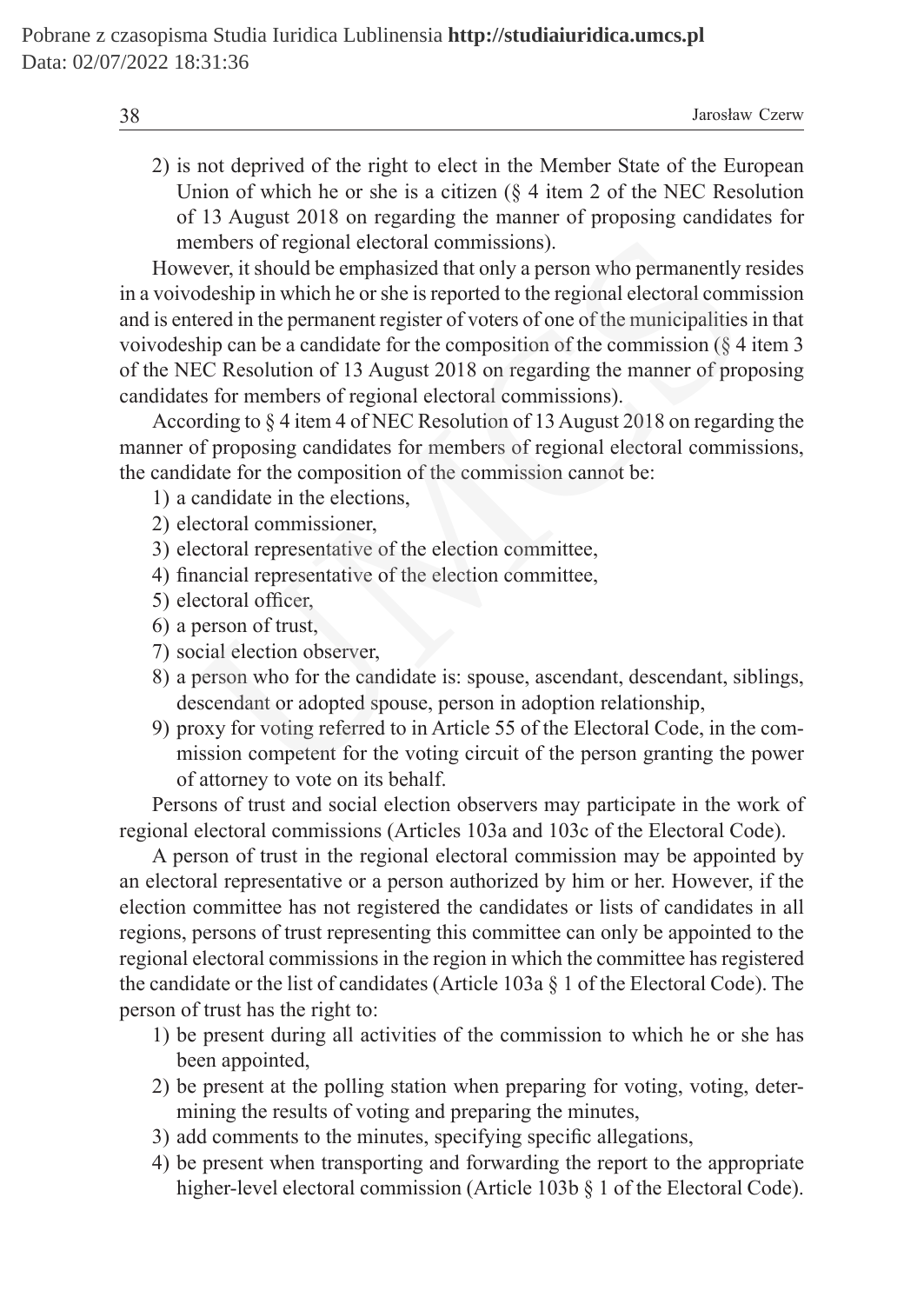A social election observer to the regional electoral commission has the right to be appointed by an association or a foundation registered in the Republic of Poland, whose statutory purposes include care for democracy, civil rights and the development of civil society (Article 103c § 1 of the Electoral Code). The social election observer has the right to:

- 1) be present during all activities of the commission to which he or she has been appointed,
- 2) be present at the polling station when preparing for voting, voting, determining the results of voting and preparing the minutes (Article 103c § 2 of the Electoral Code).

On the other hand, persons of trust and social election observers may not, in particular:

- 1) perform any activities of a member of the commission,
- 2) assist voters in voting or provide explanations to them,
- 3) count or view ballot papers before, during and after voting, i.e. they may not have any physical contact with the ballot papers – they may not touch the cards – at any time (Resolution of the National Electoral Commission of 17 September 2018 on guidelines for regional electoral commissions for determining the results of voting in the circuit regarding tasks and procedure for determining the results of voting in the elections of local self-government bodies ordered on 21 October 2018<sup>22</sup>). ment of civil society (Article 103c § 1 of the Electoral Code). The<br>observer has the right to:<br>present during all activities of the commission to which he or s<br>een appointed,<br>present at the polling station when preparing f

The institution of a person of trust is not a new institution in Polish electoral law. However, the institution of social election observer is new, introduced by the provisions of the Act of 11 January 2018. This institution gives the possibility to control the course of elections to entities other than electoral committees, i.e. associations and foundations registered in the Republic of Poland, whose statutory purposes include care for democracy, civil rights and the development of civil society. As Jarosław Zbieranek notes,

Social election observers are assumed to be representatives of civil society who are interested in watching elections as a process (e.g. they analyze the transparency of the electoral process, but also specialist issues – participation of disabled voters, etc.). Importantly, they want to maintain full impartiality and do not want to have links with any entity participating in elections (election committees), remaining fully independent. This fundamentally differentiates social election observers from persons of trust<sup>23</sup>.

<sup>&</sup>lt;sup>22</sup> https://pkw.gov.pl/pliki/1537364337 Wytyczne obwodowe ustalenie wynikow.pdf [access: 24.08.2019], hereinafter: the NEC Resolution of 17 September 2018 on guidelines for regional electoral commissions for determining the results of voting.

<sup>23</sup> J. Zbieranek, *Komentarz do art. 103c Kodeksu wyborczego*, [in:] K.W. Czaplicki, B. Dauter, S.J. Jaworski, A. Kisielewicz, F. Rymarz, J. Zbieranek, *op. cit.*, LEX/el.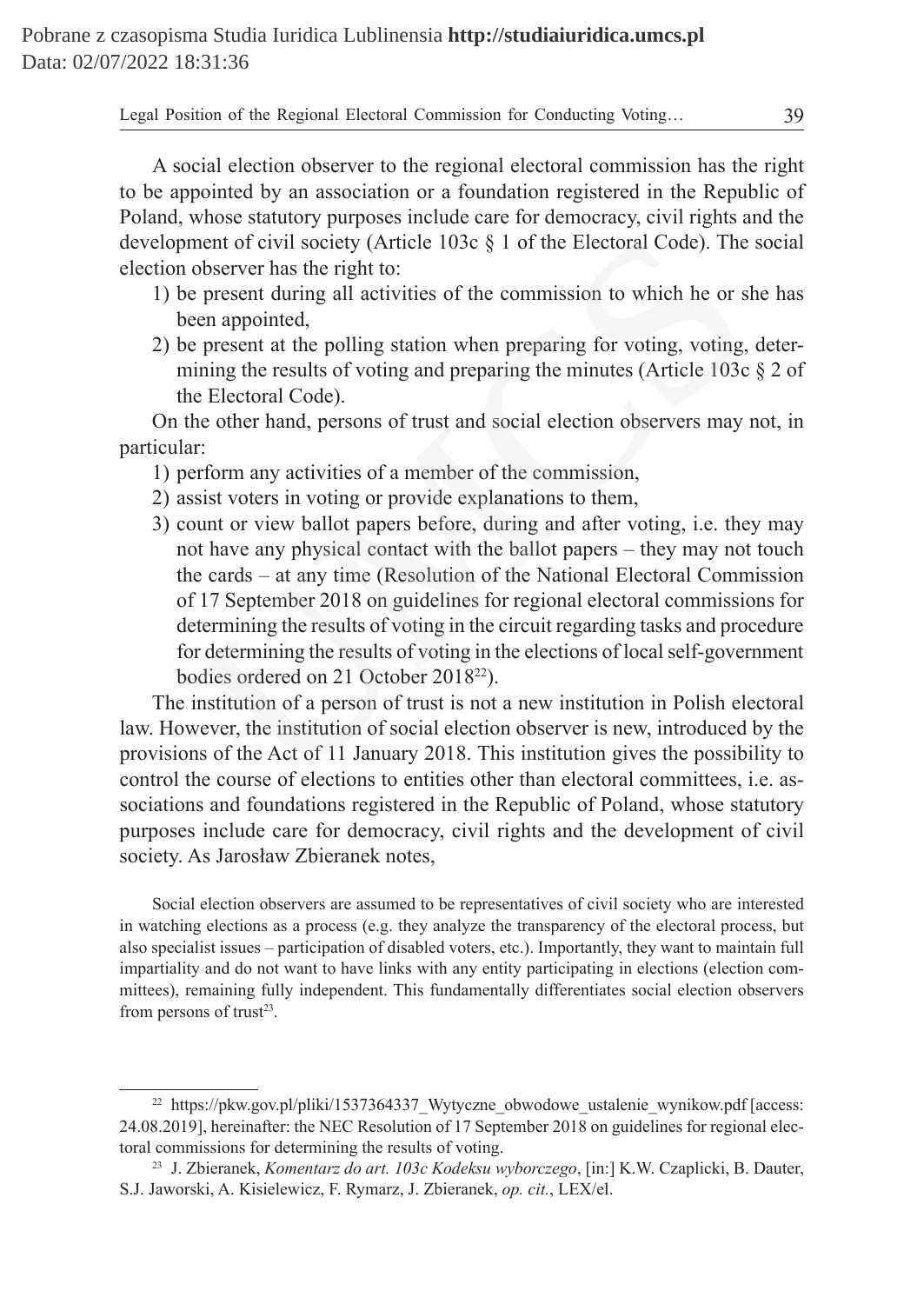The introduction to the Polish electoral law of the institution of social election observer should be assessed clearly positively.

The legislator, by creating regional electoral commissions for conducting voting in the circuit and regional electoral commissions for determining the results of voting in the circuit, divided between them the current tasks of the regional electoral commissions. Therefore, the tasks of regional electoral commission for conducting voting in the circuit include:

- 1) conducting voting in the circuit,
- 2) ensuring, on election day, compliance with the electoral law at the place and time of voting (Article 185 § 1 of the Electoral Code).

However, the tasks of the regional electoral commission for determining the results of voting in the circuit include:

- 1) determining the results of voting in the circuit and making them public,
- 2) sending the results of voting to the appropriate electoral commission (Article 185 § 1 of the Electoral Code)24.

The tasks of the regional electoral commission for conducting voting in the circuit are set out in detail in the Resolution of the National Electoral Commission of 17 September 2018 on guidelines for regional electoral commissions for conducting voting in the circuit regarding tasks and preparation procedures, as well as conducting voting in elections of local self-government units ordered on 21 October 201825. The tasks of the commission include: e circuit and regional electoral commissions for determining the<br>g in the circuit, divided between them the current tasks of the re<br>commissions. Therefore, the tasks of regional electoral commiss<br>ng voting in the circuit i

- 1) tasks of the commission before the election day (these tasks include holding the first meeting, constituting the commission, publicizing information on the composition of the commission, stamping voting cards used in correspondence voting and preparing electoral packages, collecting voting documents, including ballot papers and seals),
- 2) tasks of the commission on the day of the election before the opening of the polling station (these tasks include checking the documents and seals provided to the commission, recalculating voting cards, stamping ballot cards, checking, closing and sealing the ballot box),
- 3) tasks of the commission during voting (these tasks include issuing voting cards, adding voters to the electoral roll, submitting voter turnout data to the National Electoral Commission and making them public),
- 4) tasks performed jointly with the regional electoral commission for determining the results of voting in the circuit (these tasks include forwarding the

<sup>&</sup>lt;sup>24</sup> Due to the nature of the work of the regional electoral commission for conducting voting in the circuit, this commission is colloquially referred to as the daily committee, while the regional electoral commission for determining the results of voting in the circuit – as the vote counting commission.

<sup>&</sup>lt;sup>25</sup> https://pkw.gov.pl/pliki/1537364422 Wytyczne obwodowe ds przeprowadzenia glosowania.pdf [access: 24.08.2019].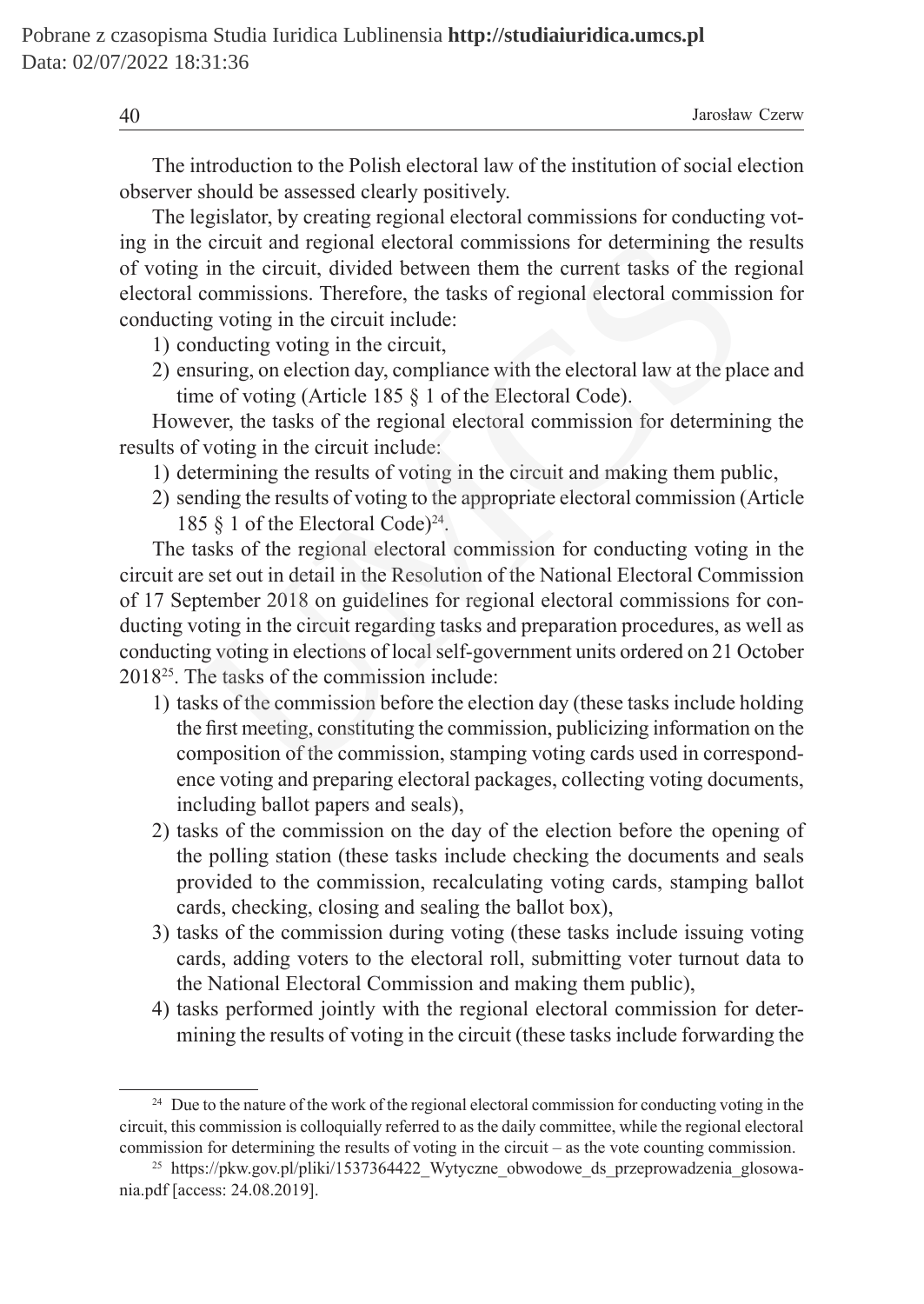documents of the circuit electoral commission for determining the results of voting in the circuit),

5) specific tasks of the commission in voting circuits established in treatment facilities and social welfare homes (these tasks include voting outside the polling station).

The tasks of the regional electoral commissions for determining the results of voting in the circuit have been set out in detail in the aforementioned NEC Resolution of 17 September 2018 on guidelines for regional electoral commissions for determining the results of voting. The tasks of the commission include:

- 1) tasks of the commission before election day (these tasks include holding the first meeting, constitution of the commission, making public information on the composition of the commission),
- 2) tasks performed jointly by the regional electoral commission for conducting voting in the circuit and regional electoral commission for determining the results of voting in the circuit (these tasks include collecting documents from the circuit electoral commission for voting in the circuit),
- 3) tasks performed by the commission after leaving the premises by the regional electoral commission for conducting voting in the circuit (these tasks include determining the results of voting and drawing up voting records in the circuit)<sup>26</sup>.

It should be noted that pursuant to the NEC Resolution of 17 September 2018 on guidelines for regional electoral commission for determining the results of voting, activities related to determining the results of voting in the circuit and drawing up voting protocols in the circuit, are carried out by the commission jointly (these activities are carried out jointly by all current members). It is not allowed to create working groups or teams from committee members to perform separately after voting. The adopted solution should be assessed positively. In the previous legal status, it was a very common practice to designate working groups or teams within the peripheral electoral commission that determined the results of voting in individual elections (elections of village mayor, elections to the commune council, poviat council, voivodeship council), which could lead to abuses or irregularities. cilities and social welfare homes (these tasks include voting outs<br>ciling station).<br>Ulling station).<br>tasks of the regional electoral commissions for determining the research<br>the circuit have been set out in detail in the a

As follows from the above, in addition to the tasks that each commission carries out independently, both committees perform part of the tasks jointly. These are tasks related to the forwarding of electoral documents.

The joint tasks of both committees are a new type of task that is a consequence of the separation by the legislator regional electoral commission for conducting

<sup>&</sup>lt;sup>26</sup> On the tasks of the regional electoral commissions for conducting voting in the circuit and regional electoral commissions for determining the results of voting in the circuit, see J. Zbieranek, *Komentarz do art. 185 Kodeksu wyborczego*, [in:] K.W. Czaplicki, B. Dauter, S.J. Jaworski, A. Kisielewicz, F. Rymarz, J. Zbieranek, *op. cit.*, LEX/el.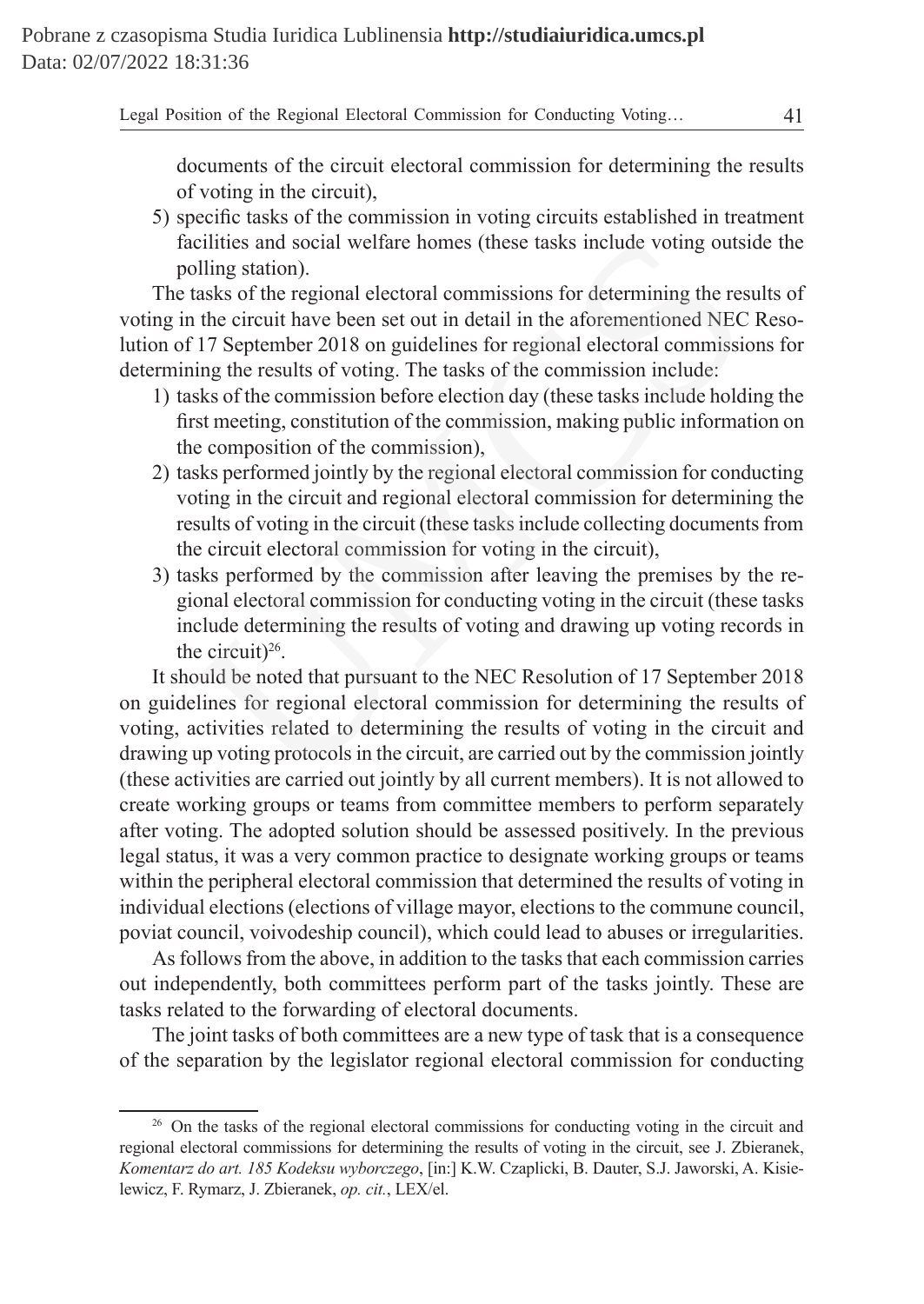voting in the circuit and regional electoral commission for determining the results of voting in the circuit. Both committees take up work as part of their joint tasks as soon as voting ends and the last voter leaves the premises. First, the chairperson of both committees jointly seal the opening of the ballot box, sealing it with a paper strip bearing the commission's seal and signatures of its members (if the voting committee received one-off seals, the ballot inlet is secured with their help). Next, the chairperson of the regional electoral commission for conducting voting in the circuit forwards to regional electoral commission for determining the results of voting in the circuit in the presence of members of both commissions: mittees jointly seal the opening of the ballot box, sealing it with a<br>ring the commission's seal and signatures of its members (if the<br>ee received one-off seals, the ballot inlet is secured with their help)<br>person of the r

- 1) list of voters,
- 2) the ballot box with voting cards contained in it,
- 3) copies of the voting record in the circuit,
- 4) unused voting cards,
- 5) power of attorney to vote,
- 6) sealed packets with the seals of the regional electoral commissions (the regional electoral commission for conducting voting in the circuit, regional electoral commission for determining the results of voting in the circuit),
- 7) sealed packages containing electoral packages not delivered to voters, which were delivered to the regional electoral commission for conducting voting in the circuit,
- 8) other materials in the possession of the commission (point 26 of the NEC Resolution of 17 September 2018 on guidelines for regional electoral commissions for determining the results of voting).

The transfer of the above-mentioned documents and materials is drawn up by a transfer protocol, which is signed by all members of both committees present at the transfer, including the chairperson of the regional electoral commission for conducting voting in the circuit and the chairperson of the regional electoral commission for determining the results of voting in the circuit or their deputies. Each member of both committees, a person of trust and a social election observer may request a copy of the transfer report. Upon signing the handover report, the regional electoral commission for conducting voting in the circuit terminates its work and leaves the polling station (point 28 of the NEC Resolution of 17 September 2018 on guidelines for the regional electoral commission for determining the results of voting), and a regional electoral commission for determining the results of voting joins its tasks.

To sum up the considerations, the legislator should positively assess the substitution of the current regional electoral commissions for conducting voting in the circuit and regional electoral commissions for determining the results of voting in the circuit. Spreading the procedure related to voting and determining its results into two committees (two human teams) may limit potential abuses and irregularities. Certainly, however, the legal position of the regional electoral commissions for conducting voting in the circuit and regional electoral commissions for determining the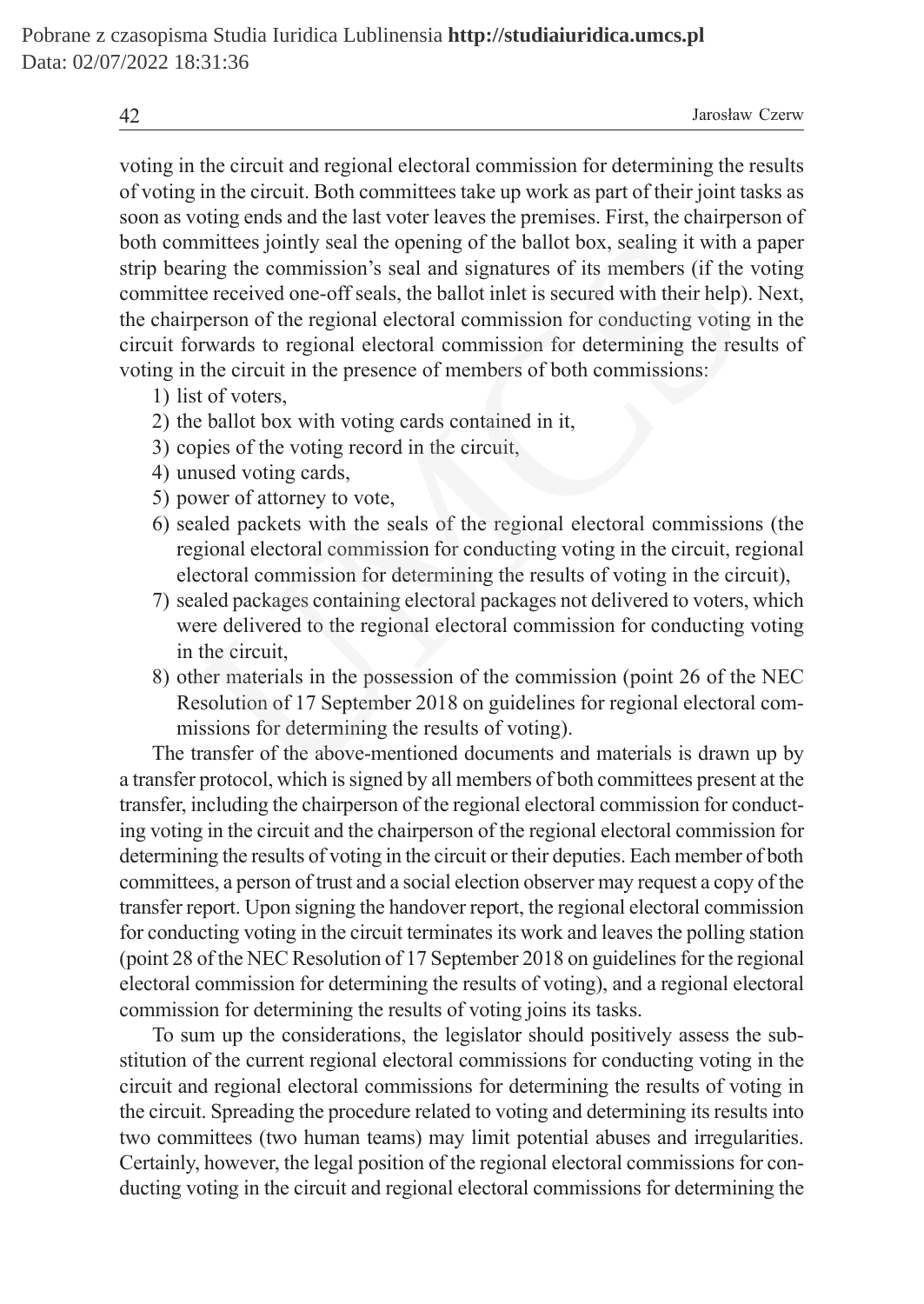results of voting in the circuit requires certain changes. First of all, *de lege ferenda* seems to justify giving up privileges when determining the composition of regional electoral committees of political parties or coalition political parties from the lists of which in the last elections were elected respectively: councilors to the voivodeship councils or Members of the Sejm to determine uniform rules applicable to all election committees. In order to improve the quality of the work of the electoral committees *de lege ferenda*, it seems reasonable to specify for candidates for committee members the requirement of prior completion of training for candidates for members of the regional electoral commissions organized and run by the National Electoral Office, as well as having even minimum professional experience (e.g. at least one year of service). the last elections were elected respectively: councilors to the voivo<br>or Members of the Sejm to determine uniform rules applicable to all e<br>ess. In order to improve the quality of the work of the electoral commit<br>elections

# REFERENCES

# **Literature**

- Augustyniak M., *Samorząd terytorialny*, [in:] *Prawo administracyjne*, eds. M. Zdyb, J. Stelmasiak,Warszawa 2020.
- Banaszak B., *Prawo konstytucyjne*, Warszawa 2015.
- Czerw J., *Zasady wyboru wójta stan aktualny i zgłaszane propozycje zmian*, [in:] *Samorządy w procesie decentralizacji władzy publicznej*, eds. M. Chrzanowski, J. Sobczak, Lublin 2017.
- Korczak J., *Partycypacja społeczna jako przedmiot regulacji statutu jednostek samorządu terytorialnego*, [in:] *Partycypacja społeczna w samorządzie terytorialnym*, ed. B. Dolnicki, LEX/el. 2014.
- Rakowska-Trela A., *Komentarz do art. 182 Kodeksu wyborczego*, [in:] A. Rakowska-Trela, K. Składowski, *Kodeks wyborczy. Komentarz do zmian 2018*, WKP 2018, LEX/el.
- Ruczkowski P., *Komentarz do art. 181a Kodeksu wyborczego*, [in:] M. Augustyniak, L. Bielecki, P. Ruczkowski, *Wybory samorządowe. Komentarz*, WKP 2018, LEX/el.
- Wierzbica A., *Referendum i wybory oraz zarządzenia i uchwały jednostek samorządu terytorialnego*, LexisNexis 2014, LEX/el.
- Zbieranek J., *Komentarz do art. 103c Kodeksu wyborczego*, [in:] K.W. Czaplicki, B. Dauter, S.J. Jaworski, A. Kisielewicz, F. Rymarz, J. Zbieranek, *Kodeks wyborczy. Komentarz*, WKP 2018, LEX/el.
- Zbieranek J., *Komentarz do art. 181a Kodeksu wyborczego*, [in:] K.W. Czaplicki, B. Dauter, S.J. Jaworski, A. Kisielewicz, F. Rymarz, J. Zbieranek, *Kodeks wyborczy. Komentarz*, WKP 20188, LEX/el.
- Zbieranek J., *Komentarz do art. 185 Kodeksu wyborczego*, [in:] K.W. Czaplicki, B. Dauter, S.J. Jaworski, A. Kisielewicz, F. Rymarz, J. Zbieranek, *Kodeks wyborczy. Komentarz*, WKP 2018, LEX/el.

### **Legal acts**

- Act of 8 March 1990 on Municipal Self-Government (consolidated text Journal of Laws 2018, item 994 as amended).
- Act of 5 June 1998 on District Self-Government (consolidated text Journal of Laws 2018, item 995 as amended).
- Act of 5 June 1998 on Voivodeship Self-Government (consolidated text Journal of Laws 2018, item 913 as amended).
- Act of 5 January 2011 Electoral Code (consolidated text Journal of Laws 2017, item 15 as amended).